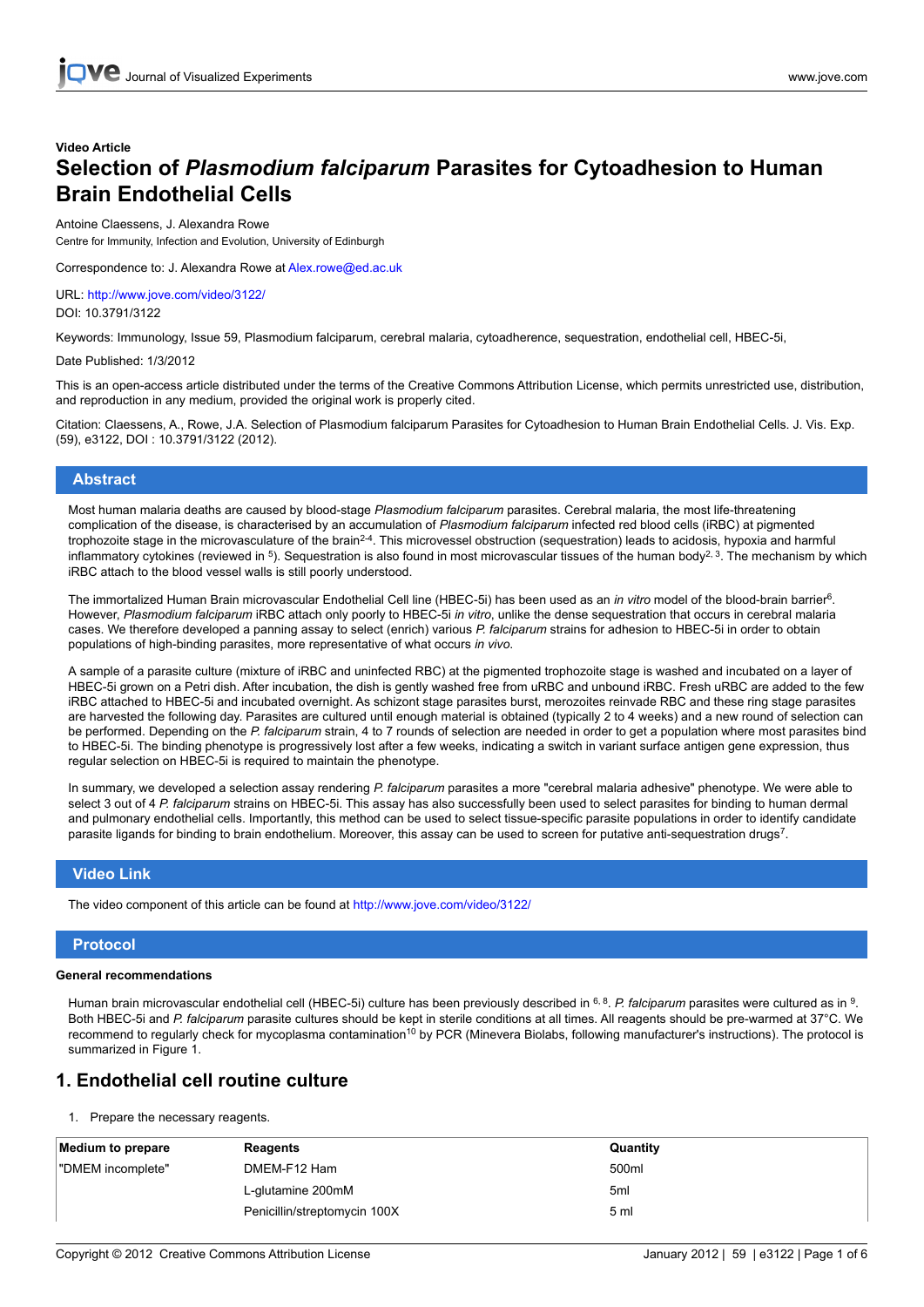## **Ve** [Journal of Visualized Experiments www.jove.com](http://www.jove.com)

|                 | NaOH 1M                              | 1.3 ml (adjust $pH$ to 7.4) |
|-----------------|--------------------------------------|-----------------------------|
| "DMEM complete" | "DMEM incomplete"                    | 450ml                       |
|                 | Foetal Bovine Serum heat-inactivated | 50 <sub>ml</sub>            |
|                 | Endothelial cell growth supplement   | 5 ml                        |

- 2. Culture HBEC-5i in a vented 25cm<sup>2</sup> flask with 10ml DMEM complete medium in a 37°C incubator with 5% CO<sub>2</sub>.
- 3. Passage cells when they become confluent. Remove the old medium by suction and wash twice using DMEM incomplete medium or tissue culture grade PBS (Ca<sup>2+</sup> and Mg<sup>2+</sup> free) pre-warmed to 37°C.
- 4. Add 1ml of pre-warmed Trypsin-EDTA (0.025% Trypsin, 0.5mM EDTA), swirl to cover the entirety of the flask and incubate for ˜2 min at 37°C.
- 5. Check under inverted microscope that at least 90% of cells have been detached. If necessary, gently knock the bottom of the flask to dislodge adherent cells. Add 10ml of DMEM complete medium to block the trypsin and transfer cells into a 15ml conical tube. Centrifuge for 4 min at 300 *g* at room temperature (RT).
- 6. Discard the supernatant and resuspend the pellet with 10ml of DMEM complete medium. Pipette the solution up and down to thoroughly resuspend the cells.
- 7. Add 1 or 2 ml of the cell suspension into a new culture flask and add 8ml of fresh medium to maintain the culture. Assess culture growth every day under an inverted microscope and change medium every 2 or 3 days before it turns yellow.

# **2. Preparing endothelial cells for a selection**

- 1. Two days prior to the day of the selection, add fibronectin diluted in sterile PBS (2 μg/cm<sup>2</sup>) in one (or more) 60 mm Petri dish. Incubate the dish for 5 to 20 min at 37°C, then remove the fibronectin solution, which can be stored at 4°C for a month and re-used once.
- 2. Passage cells as described in sections 1.3. to 1.5. Assuming 100% confluent cells were detached and resuspended in 10ml DMEM complete medium (section 1.6., resuspend with an equivalent volume of medium if the confluency is lower, *e.g.* resuspend with 8ml if the confluency was 80%), add 1.5ml of the suspended cells to the fibronectin coated Petri dish and another 1.5ml of DMEM complete medium.
- 3. Place the seeded Petri dish in the incubator. Note: Ideally, the confluency will be around 90% at the time of selection two days later.
- 4. *Optional*. To activate HBEC-5i, add the TNF (Tumour Necrosis Factor) cytokine at a final concentration of 50μg/ml 24 hours prior to the selection.

## **3.** *Plasmodium falciparum* **routine culture**

1. Prepare the necessary reagents (see table here under). Prepare human red blood cells (RBC) by separating whole blood (group O+) by passage through a leukocyte depletion filter (see "Methods in Malaria Research" publication<sup>11</sup> for general malaria parasites culturing). Wash RBC twice by centrifuging at 400 *g* for 5 min and resuspending them with 10 ml RPMI incomplete. Keep washed RBC at 4°C in incomplete medium at 50% haematocrit.

| Medium to prepare | Reagents                        | Quantity                    |
|-------------------|---------------------------------|-----------------------------|
| "RPMI incomplete" | RPMI 1640 (with bicarbonate)    | 500ml                       |
|                   | Hepes 1M                        | 12.5ml                      |
|                   | Glucose 20%                     | 5 <sub>ml</sub>             |
|                   | L-glutamine 200mM               | 5 <sub>ml</sub>             |
|                   | Gentamycin 50mg/ml              | $250$ µl                    |
|                   | NaOH 1M                         | 0.7 ml (adjust $pH$ to 7.2) |
| "RPMI complete"   | "RPMI incomplete"               | 450ml                       |
|                   | Pooled human (non-immune) serum | 50 <sub>ml</sub>            |

- 2. Culture *P. falciparum* infected RBC with RPMI complete medium at 2% haematocrit and incubate at 37°C with 3% CO<sub>2</sub>, 1% O<sub>2</sub>, and 96% N<sub>2</sub>. Make Giemsa smear<sup>11</sup> daily to assess the stage of development of parasites (Figure 2).
- 3. Regularly (approximately once a week) synchronize culture by sorbitol treatment<sup>12</sup>. The day prior the selection assay, aim for a ring-stage culture at 5% parasitaemia or more (ideally at least 10%).

# **4. Selection of** *P. falciparum* **for cytoadhesion to endothelial cells**

- 1. On the day of the assay, the parasite culture should be at pigmented trophozoite stage (**Figure 2**)(ideally 10% parasitaemia) while HBEC-5i culture should be at 50 to 100% confluency (ideally 90%). 30μl packed cell volume of parasite culture is needed per HBEC-5i Petri dish.
- 2. Wash parasites twice by centrifuging (500*g* for 5 min) 1.5ml of parasite culture. Discard supernatant and resuspend with 10ml of freshly made, warmed, DMEM incomplete medium. Repeat the wash a second time. Resuspend the 30μl packed cell volume with 1.5ml of DMEM incomplete with 1% BSA.
- 3. Wash the HBEC-5i coated Petri dish twice aspirating medium and adding 3ml of incomplete DMEM.
- 4. Add the solution of parasites to the HBEC-5i dish and incubate at 37°C for 75min. Resuspend parasites twice (after 30 and 60 min) during the incubation by gently rocking the dish in the four directions, as well as clockwise and anti-clockwise.
- 5. After incubation, wash the dish 5 times by aspirating medium, using a plastic Pasteur pipette to add 3 ml of warm DMEM incomplete medium, and gentle rocking. If many dishes are being used, keep them on a warm surface, such as a large flask filled with water at 37°C.
- 6. Check the dish under an inverted microscope. If many uninfected RBC are still visible, do more washes as described above. Handle the Petri dish very carefully to avoid any risk of contamination.
- 7. Remove medium from the dish and add 3ml of warm RPMI complete medium with 40μl packed cell volume of fresh uRBC.
- 8. Place the dish in an airtight incubating chamber, gas it for 3 min and place the chamber in an incubator at  $37^{\circ}$ C overnight.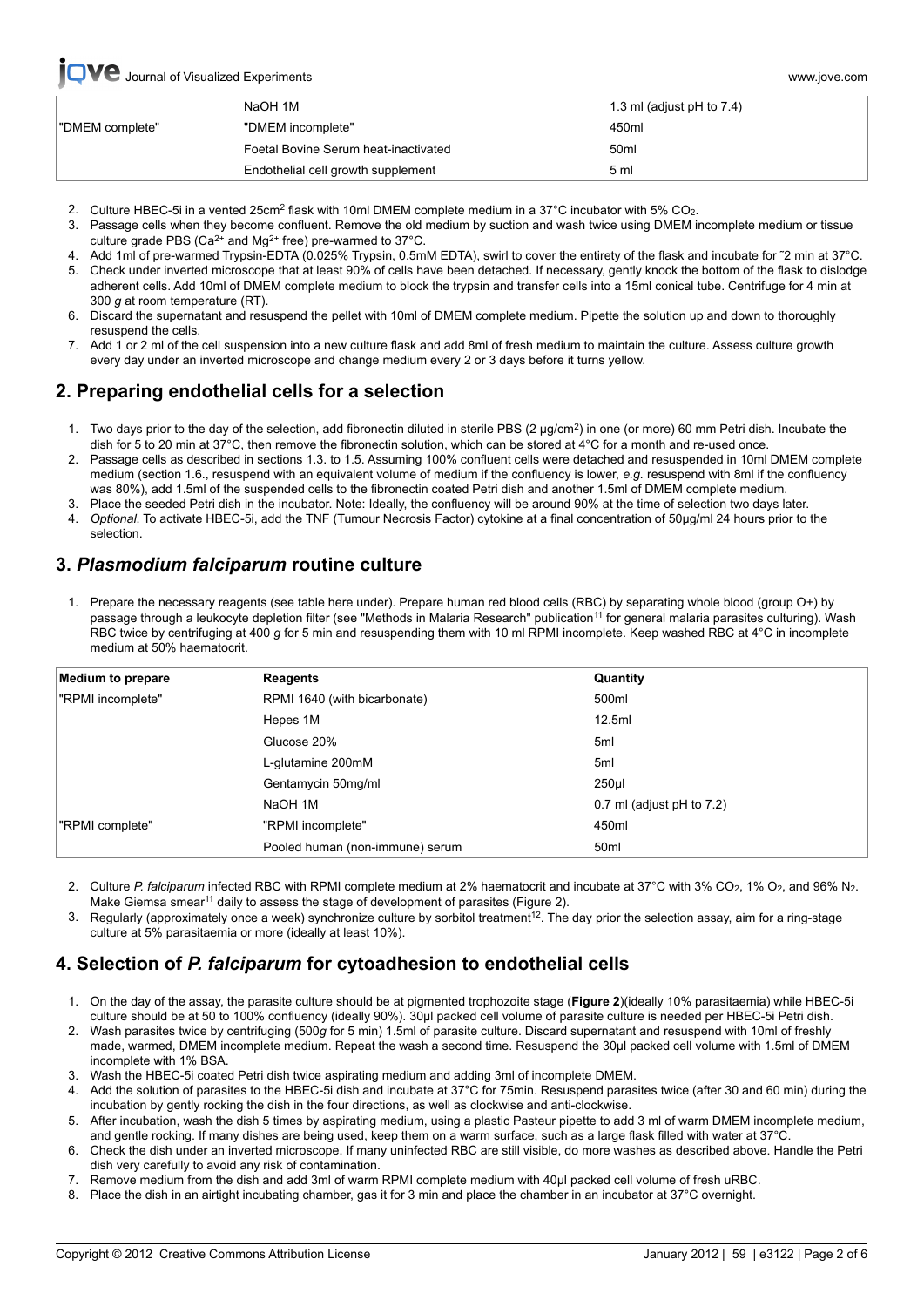[Journal of Visualized Experiments www.jove.com](http://www.jove.com)

- The day after, harvest the parasites by washing with RPMI incomplete medium, in a similar way as described in section 4.4. but more vigorously. Keep all medium used (containing resuspended RBC) in a 15ml conical tube. Check under inverted microscope that all RBC have been removed from the dish.
- 10. Pellet the parasites, discard the supernatant, resuspend in 5ml RPMI complete medium and place the mixture in a flask for normal culturing.

## **5. Representative Results**

Unselected parasites show a low level of binding to HBEC-5i (Figure 3A). Thus, after the first round of selection, very few parasites will be harvested and it may take up to a month of culturing to reach a parasitaemia sufficient for the second round of selection. After each round of selection, more and more parasites bind to the endothelial cells and the selections can be repeated at shorter time intervals. After 4-5 rounds of selection, high-binding parasite populations are obtained (Figure 3).

In our hands, the binding of HB3-HBEC to HBEC-5i or TNF activated HBEC-5i was of similar level (data not shown).

The protocol described here was tested with 4 *P. falciparum* strains: HB3, IT/FCR3, 3D7 and Dd2 (Table 1). Only the latter proved not able to bind to HBEC-5i, even after 5 rounds of selection.

HB3 parasites were also selected for cytoadherence to Human Dermal and Pulmonary Microvascular Endothelial Cells (HDMEC and HPMEC). After 4 rounds of selection, using the method described here, a high-binding population was obtained on both HDMEC and HPMEC (Figure 4).



**Figure 1.** Overview of the selection process.



red blood cells (iRBC)

stage iRBC

**Figure 2. Development stages of** *P. falciparum* **infected red blood cells**. Giemsa smear visualized under microscope at 1000X magnification.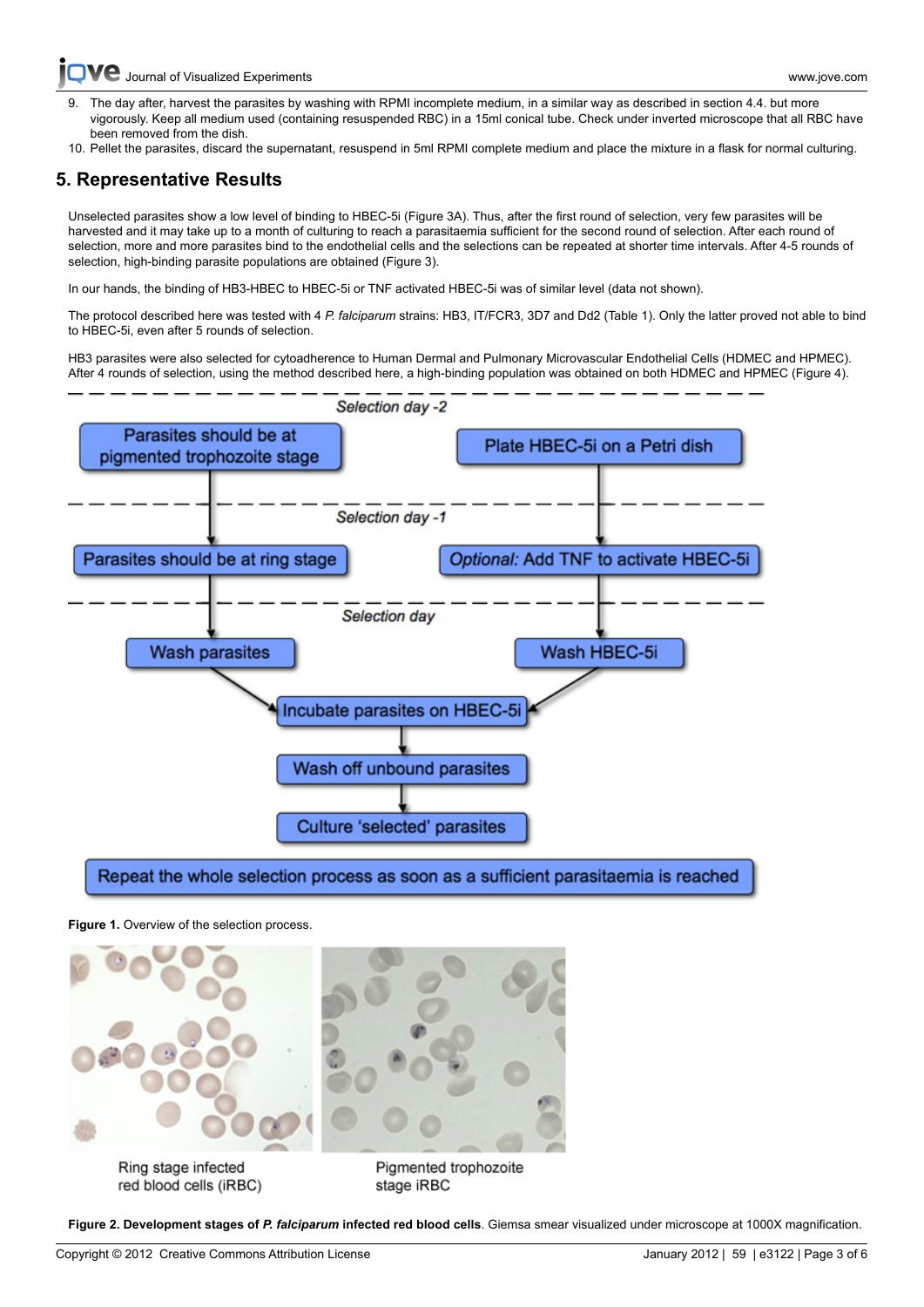**C** [Journal of Visualized Experiments www.jove.com](http://www.jove.com)

A



HB3-Unselected

HB3-HBEC



**Figure 3. Typical example of parasites binding to HBEC-5i**. (A) The blue layer is HBEC-5i fixed with glutaraldehyde and stained with Giemsa, visualized under microscope at 1000X magnification. Pictures were taken after uRBC and unbound iRBC were washed away. The left panel shows a single *P. falciparum* HB3 (unselected) parasite bound to HBEC-5i. In the right panel the HB3-HBEC parasites had been selected for 5 rounds. (B) Data represents the average of two independent experiments, each performed in duplicate. The number of parasites bound per endothelial cell was counted.

|                                                        | HB <sub>3</sub> | <b>IT/FCR3</b> | 3D7    | D <sub>d</sub> 2 |
|--------------------------------------------------------|-----------------|----------------|--------|------------------|
| Selectable on HBEC-5i?<br>(rounds of selection needed) | Yes (4)         | Yes(4)         | Yes(7) | No               |

**Table 1. Summary of** *Plasmodium falciparum* **strains that were successfully selected for binding to HBEC-5i.** Note that HB3 was also selected on TNF-activated HBEC-5i. After 5 rounds of selection, the Dd2 strain showed no increase in binding to HBEC-5i compared to unselected-Dd2.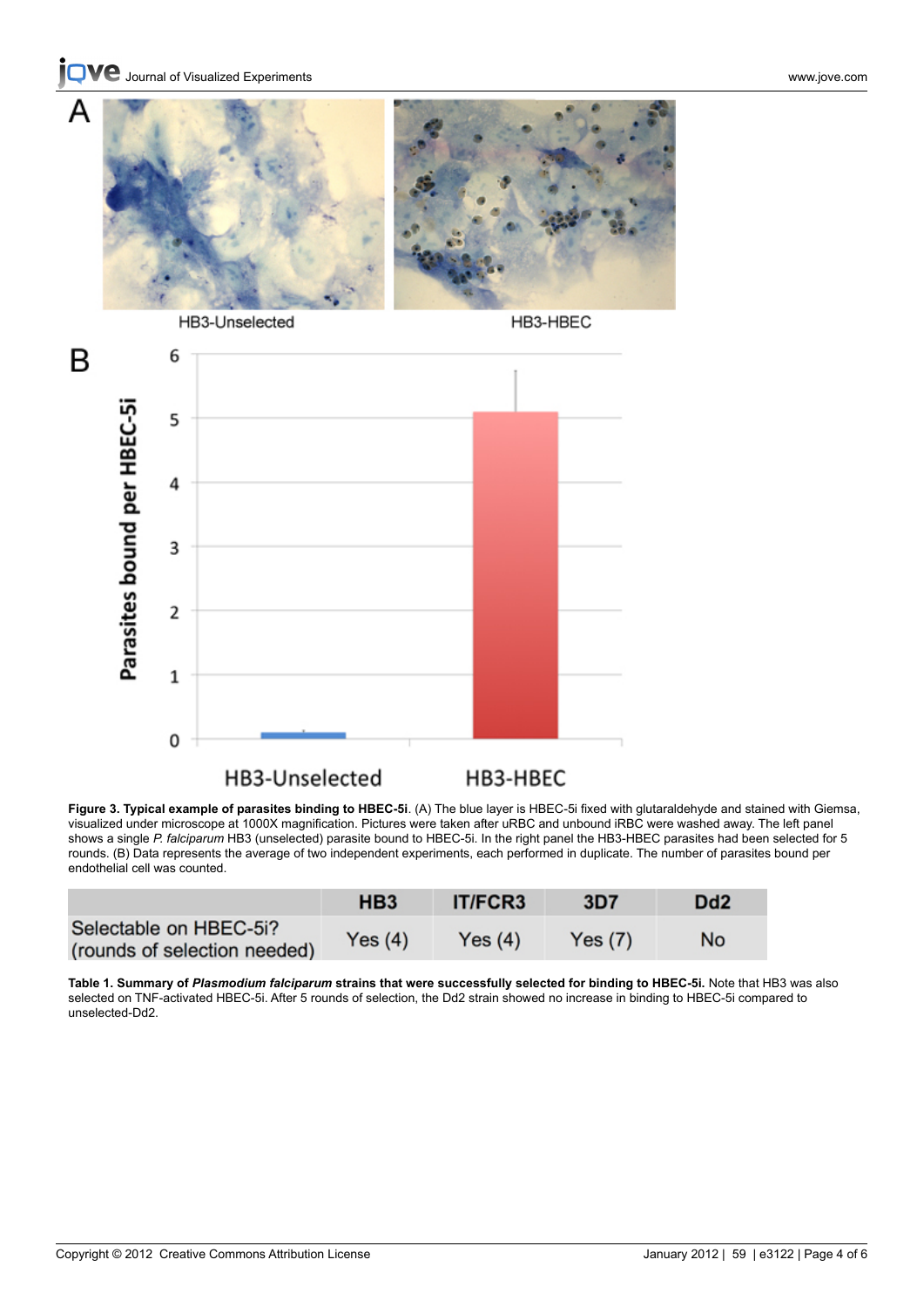

**Figure 4. Binding of** *P. falciparum* **HB3 parasites to dermal (HDMEC) and pulmonary (HPMEC) endothelial cells, before and after 4 rounds of selection.** Although the culture medium for HDMEC and HPMEC slightly differs (see supplier's instructions), the protocol used for the selection was identical as with HBEC-5i. Pictures taken at 400X magnification.

| Name of the reagent                                       | Company        | Catalogue<br>number | <b>Comments</b>                                     |
|-----------------------------------------------------------|----------------|---------------------|-----------------------------------------------------|
| DMEM-F12 Ham                                              | Sigma          | D6421               | For DMEM complete medium                            |
| L-glutamine 200mM                                         | <b>GIBCO</b>   | 25030               | For DMEM and RPMI complete medium                   |
| Penicillin/streptomycin 100X (10000 units/ml and 10mg/ml) | ScienCell      | 0503                | For DMEM complete medium                            |
| Foetal Bovine Serum heat-inactivated                      | ScienCell      | 0025                | For DMEM complete medium                            |
| Trypsin-EDTA (0.025% Trypsin, 0.5mM EDTA)                 | ScienCell      | 0103                |                                                     |
| Endothelial cell growth supplement                        | ScienCell      | 1052                | For DMEM complete medium                            |
| Tissue culture treated 60 mm X 15 mm Petri dishes         | <b>BD</b>      | 353002              |                                                     |
| Human Fibronectin                                         | Millipore      | FC010               | Use at 2 $\mu$ g/cm <sup>2</sup>                    |
| <b>TNF</b>                                                | R&D<br>Systems | 210-TA              | optional, use at 50 µg/ml                           |
| <b>RPMI 1640</b>                                          | Lonza          | BE12-167F           | For RPMI complete medium                            |
| Gentamycin 50mg/ml                                        | Lonza          | 17-518Z             | For RPMI complete medium                            |
| Hepes 1M                                                  | Lonza          | BE17-737E           | For RPMI complete medium                            |
| <b>HDMEC</b>                                              | ScienCell      | 2000                | Primary cell line                                   |
| <b>HPMEC</b>                                              | ScienCell      | 3000                | Primary cell line                                   |
| HBEC-5i                                                   |                |                     | Obtained from Francisco<br>Candal (fcandal@cdc.gov) |

### **Table 2.** Materials

#### **Discussion**

The hallmark of cerebral malaria is sequestration of *P. falciparum* iRBC within the brain microvasculature<sup>2, 3</sup>. However, *in vitro* cultures of *P. falciparum* only poorly cytoadhere to HBEC-5i, a model for human brain microvascular endothelium. Here we developed a straightforward assay to enrich a population for binding to HBEC-5i, a more "*in-vivo* like" phenotype. Three out of 4 *P. falciparum* strains were successfully selected using this method. Furthermore, HB3 was also selected on HDMEC and HPMEC, indicating that this protocol can be used for various parasite and endothelial cell types.

Different hypotheses may explain the lack of binding with the Dd2 strain. The most likely being the fact that this parasite line is knobless, which deeply impedes the cytoadherence<sup>13, 14</sup>.

We recommend culturing unselected parasites alongside the selection process to provide a control for comparison. This will allow, for example, comparing the transcriptome of binding and non-binding parasites, with the hope of discovering parasite ligand candidates.

TNF is a cytokine found at high level in cerebral malaria patients and has been show to induce the expression of many surface proteins of HBEC-5i (Claessens *et al*, in preparation and 8, 15, 16). In this case, the amount of bound iRBC was similar in normal HBEC-5i compared to activated HBEC-5i.